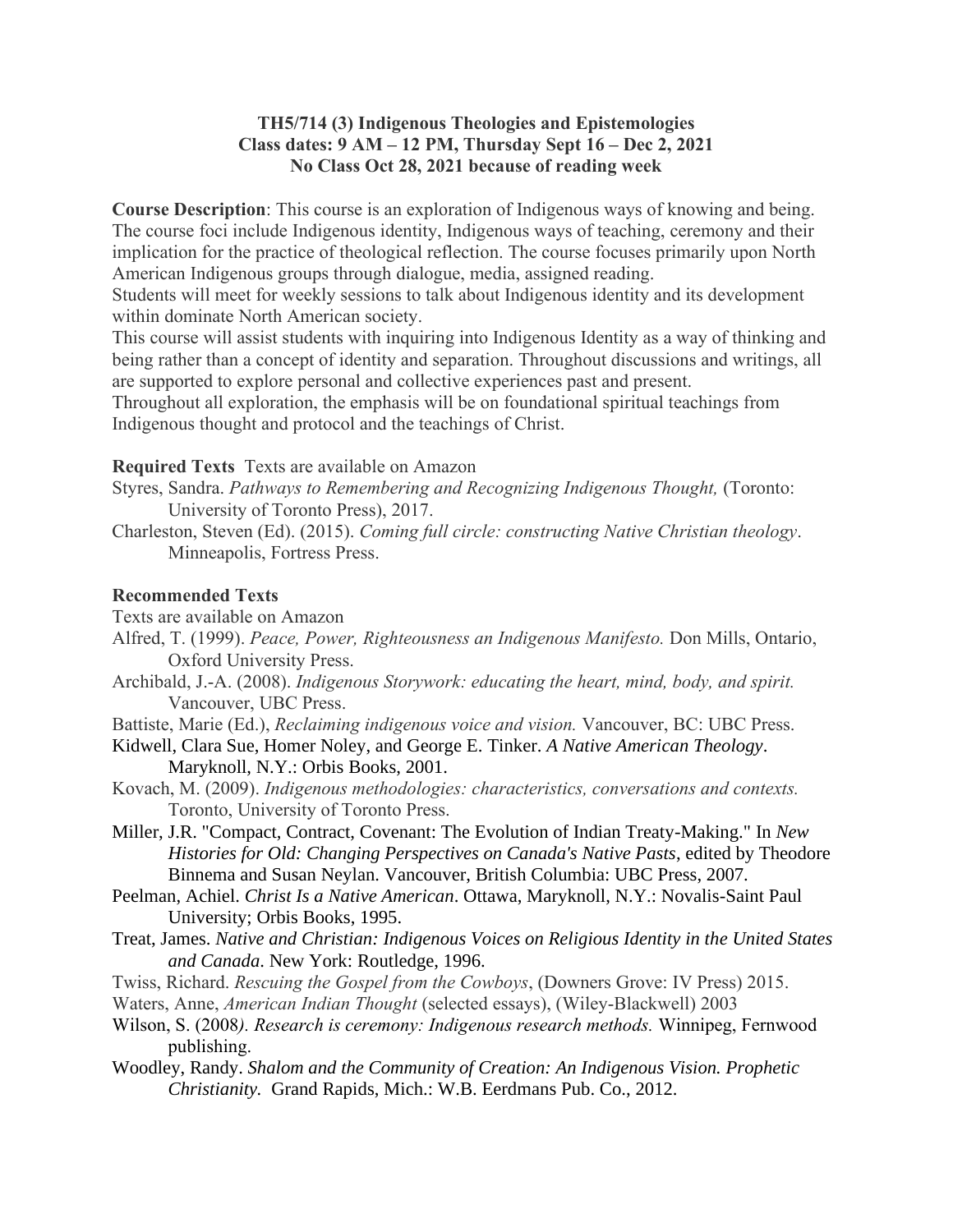## **Competencies**

- 1. Define the broad parameters of Indigenous ways of knowing.
- 2. Begin to discuss, articulate, formulate and critique the questions that are used to explore Indigenous identity and Indigenous knowledge.
- 3. Begin to be able to compare and contrast Indigenous ways of knowing and being concerning Western Christian Theology
- 4. Document the environmental, cultural, and historical influences shaping the relationship between Indigenous Ways of knowing and being and the colonial enterprise
- 5. Discuss ways to learn from different Indigenous ways of understanding without being guilty of cultural appropriation.

## FORMAT AND CONTENT

The assignments include synopses of assigned reading and a final project.

## **Requirements**

## Participation and Reading: 60%

Students are required to read assigned portions of the required texts. Each student is expected to participate in class discussions. Learners are encouraged to come prepared to engage in a dialogue about the reading assigned for each class. Each student will be required to lead a dialogue during one of the times we meet together as a group. In addition, each student will post to canvas before each class 6 bullet points for the assigned reading for the day. Three of the points will be descriptive of the reading, and three of the points will be evaluative.

## Final project: 40%

Students will write a 4500-5000-word double spaced essay exploring in greater depth an Indigenous culture-specific way of understanding vital theological concepts: God and creation; ceremony or worship; and ethics or law. After describing these terms make comments on how they might aid in de-colonization of Modern Christian theology. **Due December 9.**

## *COURSE POLICIES*

- 1. **Attendance** Learners are required to attend all the class sessions.
- **2. Reading and assignments** Students are expected to read all required assignments before class and to complete all assignments as outlined in the syllabus within the specified dates of the course and term.
- **3. Submission of assignments**

Written assignments should follow the format set out by the *Society of Biblical Literature.* (A concise form of key examples may be found, free of charge, at <https://www.sbl-site.org/assets/pdfs/pubs/SBLHSsupp2015-02.pdf>

Please note the following additional criteria.

• All assignments must be submitted as a word document to the course canvas page.